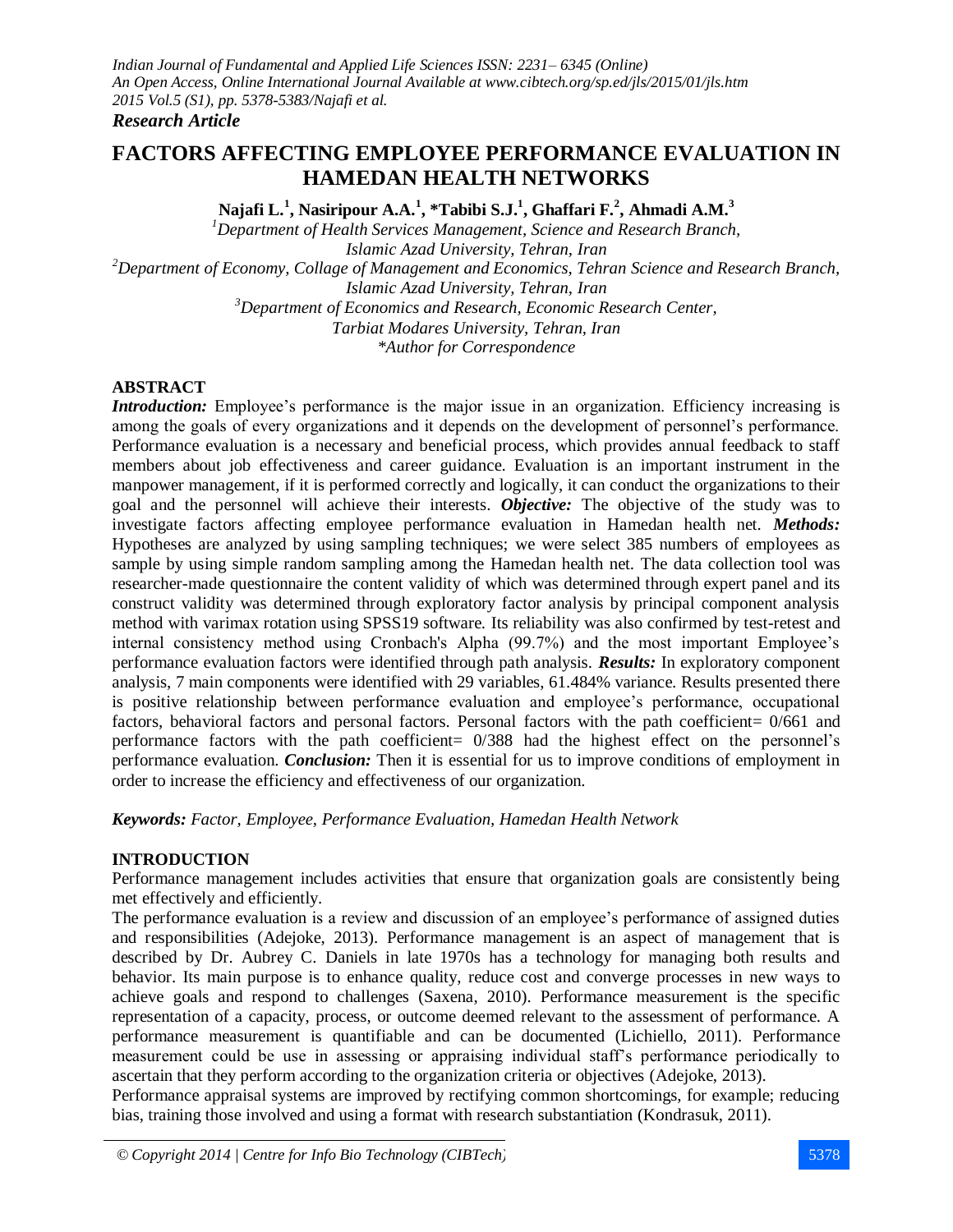## *Research Article*

Performance appraisal refers to a process, which studies and evaluated the job performance of personnel formally (Najafi, 2010).

Maximizing the performance of organizations is the main issue for an organization. The history of performance appraisal is quite brief. Its roots can be traced in the early 20th century to Taylor's pioneering time and motion studies. The performance appraisal system start in practiced mainly in the 1940s and with the help of this system, merit rating was used for the first time near the Second World War as a method of justifying an employee's wages (Nadeem, 2013).

Performance appraisal is important to manage employee's work effectively. Armstrong tells performance as behavior – the way in which organization's teams and individuals get work done (Armstrong, 2001). Mooney (2009) suggested that performance is not only related to results but it also relates with activities and behaviors of employees that they adopted to achieve their given goals. Dessler (2005) define performance appraisal as "comparing the employee's present and past performance to his/her performance standards" (Nadeem, 2013). Grubb says performance appraisals a procedure to evaluate how individual personnel are performing and how they can improve their performance and contribute to overall organizational performance. Performance appraisal is the systematic evacuation of employees according to their job and potential development (Nadeem, 2013; Grubb, 2007).

After employee selection, probably the most powerful tool managers have to examine employee's performance and getting results is the performance appraisal (Grubb, 2007). Casio (2003) believes that performance appraisal involves an employee knowing what is expected of him and remain focused with the help of the supervisor, tells them how well they have done that motivates the employees toward the good performance (Nadeem, 2013).

Performance management system is the process that strongly involves assurance and participation of employees within the organization and that determine the organizational results. The evaluation system identifies the gap of performance (if any). This gap is the problem that occurs when performance does not meet the standards that are set by the organization. The feedback system tells the employee about the quality of his or her work performance (Nadeem, 2013). Mooney (2009) stated that performance appraisal can enhance the benefits for the organization, but apparently it is not delivering the benefits in many cases (Nadeem, 2013). According to Elverfeldt (2005), most of the organizations usually include performance appraisal they cannot take the benefits from that because there lay a huge difference between the anticipations and experiences in the present system (Nadeem, 2013).

In spite of the permanent efforts in planning more effective system for performance appraisal, there is convincing evidence of the authorities' dissatisfaction of the appraisal methods. The main reason for such dissatisfaction is the complexity of the process, leading to an incapability of planning an exhaustive appraisal system. The appraisal systems are usually involved with the following problems: the lack of adequate support by managers, impracticability and the appraiser's failure in conducting a right and fair appraisal, and the lack of accordance with realities (Najafi, 2010). Since many factors affect the personnel's performance evaluation, researchers decided to study these factors.

## **MATERIALS AND METHODS**

This study is a comparative – descriptive research that has been performed by factor analysis method. In the qualitative stage, for identification of the factors affecting the employees' performance evaluation, 20 experts having master degree or higher from Medical Universities in Iran and Health ministry were participated. The data collection tool in the qualitative stage and library studies was note cards and in field stage of the study it was interviews and questionnaires which by surveying the experts and using Likert scale. For each factor and the factors that at least 70% of the experts agreed on were saved as factor affecting the employees' performance evaluation. After identification of the factors and studying different resources, a researcher-made questionnaire was designed in 2 sections including 9 questions about demographic information and 33 questions about variables affecting the employees' performance evaluation. The study environment was consisted of the Health nets' in Hamedan University of Medical sciences.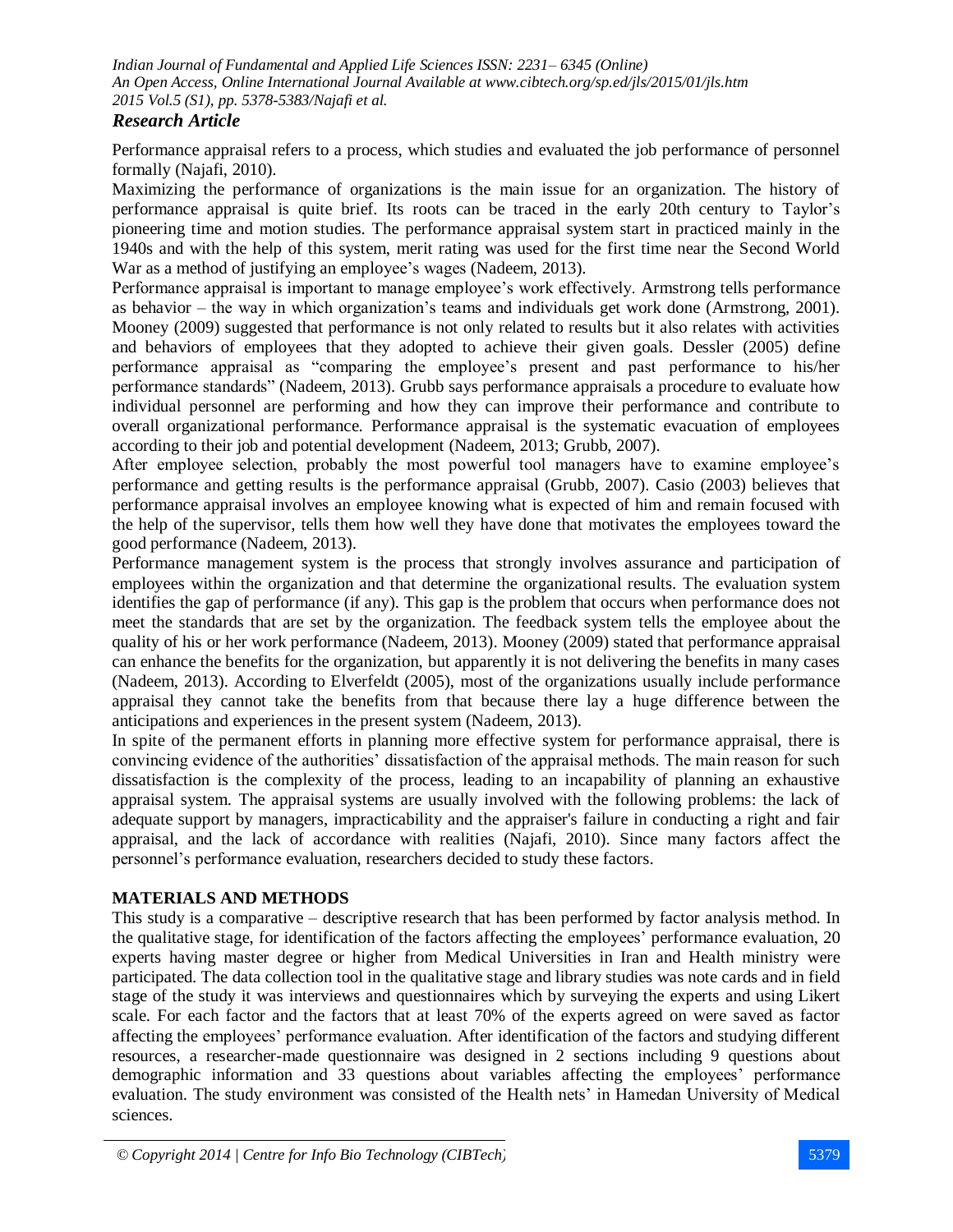# *Research Article*

The validity of the questionnaire was determined through expert panel and its construct validity was determined through exploratory factor analysis by principal component analysis method with Varimax rotation using SPSS19 software. Its reliability was also confirmed by test-retest and internal consistency method using Cronbach's Alpha (99.7%). To determine construct validity, the questionnaire was sent to 385 employees of the health networks in Hamedan Univesity of Medical Sciences in a cross sectional study and finally determination of the construct validity was performed using the data from 385 personnel for exploratory factor analysis by principal component analysis method with Varimax rotation using SPSS19 software. Exploratory factor analysis was performed considering the eigenvalue and the value of the two measuring indicators of Kaiser-Meyer-Olkin (KMO) which was 0.923 and significance of Bartlett's Test of Sphericity with  $P = 0.00$  and the most important factors affecting the employees' performance evaluation were identified through path analysis and structural equation modeling using SPSS19 software.

## **RESULTS AND DISCUSSION**

Fifty-seven percent of the respondents  $(n = 221)$  were female and 43%  $(n = 164)$  were male. The subject's age ranged widely from 20 to 59 years: the number of subjects in their 20s, 30s, 40s and 50s were 28 (7.3%), 149 (38.8%), 175 (45.4%) and 33 (8.5%), respectively. The mean age at their current organization was 39.8 years (S.D = 6.96). Their educational levels varied to a large extent. The sample comprised 25 (6.5%) under high school graduates, 112 (29.1%) high school graduates, 38 (9.9%) two-year college graduates, 169 (43.9%) four year college graduates , 20 (5.2%) master, 15 (3.9%) physician and6 (1.6%) Ph.D.

To examine the hypothesis we calculate the mean of responses to related questions of each hypothesis.

Please notice that the code of responses to questions are 1 (very low), 2 (low), 3(to some extant), 4 (high) and 5(very high). Thus we can do test H0:  $\beta = 0$  and H1:  $\beta = 0$  as a way/to examine the hypotheses and we used One- Way ANOVAs to do this test.

The results of ANOVAs-test presented in Table 3. Table 3 ANOVA table presented shows the regression factors. Because a significant amount of test ( 0.000 ) is smaller than 5% , we conclude that the null hypothesis is rejected with 95% confidence; In summary, Factors significantly affect employee performance evaluation in Hamedan health net.

After reviewing the domestic and foreign literature and researches, 7 main components were identified with 29 variables, 61.484% variance.

Results presented there is positive relationship between performance evaluation and employee's performance, occupational factors, behavioral factors and personal factors. Personal factors with the path coefficient=  $0/661$  and performance factors with the path coefficient=  $0/388$  had the highest effect on the personnel's performance evaluation.

In Exploratory Factor Analysis was Identified 7 main Components witch order of importance are included, Performance factors with 9 Variables and Variance %17/61 and Special Value 34/05 Innovation and Creativity with 5 Variables and Variance %15/27 and Special Value 8/19 Occupational factors with 4 Variables and Variance %14/30 and Special Value 4/93

Organizational criteria with 3 Variables and Variance %7/62 and Special Value 3/96 personal factors With 3 Variables and Variance %6/91 and Special Value 3/79, behavioral factors with 3 Variables and Variance %6/14 and Special Value 3/49 Professional Development factors with 2 Variables and Variance %0/83 and Special Value 3/06. After Path Analysis personal factors and performance factors with Standardized path Coefficient 0/661 and 0/388 as the Most Important factors and Professional Development factors with Standardized path Coefficient -0/009 as the Least Important factors were Explained employee performance evaluation (Table 1).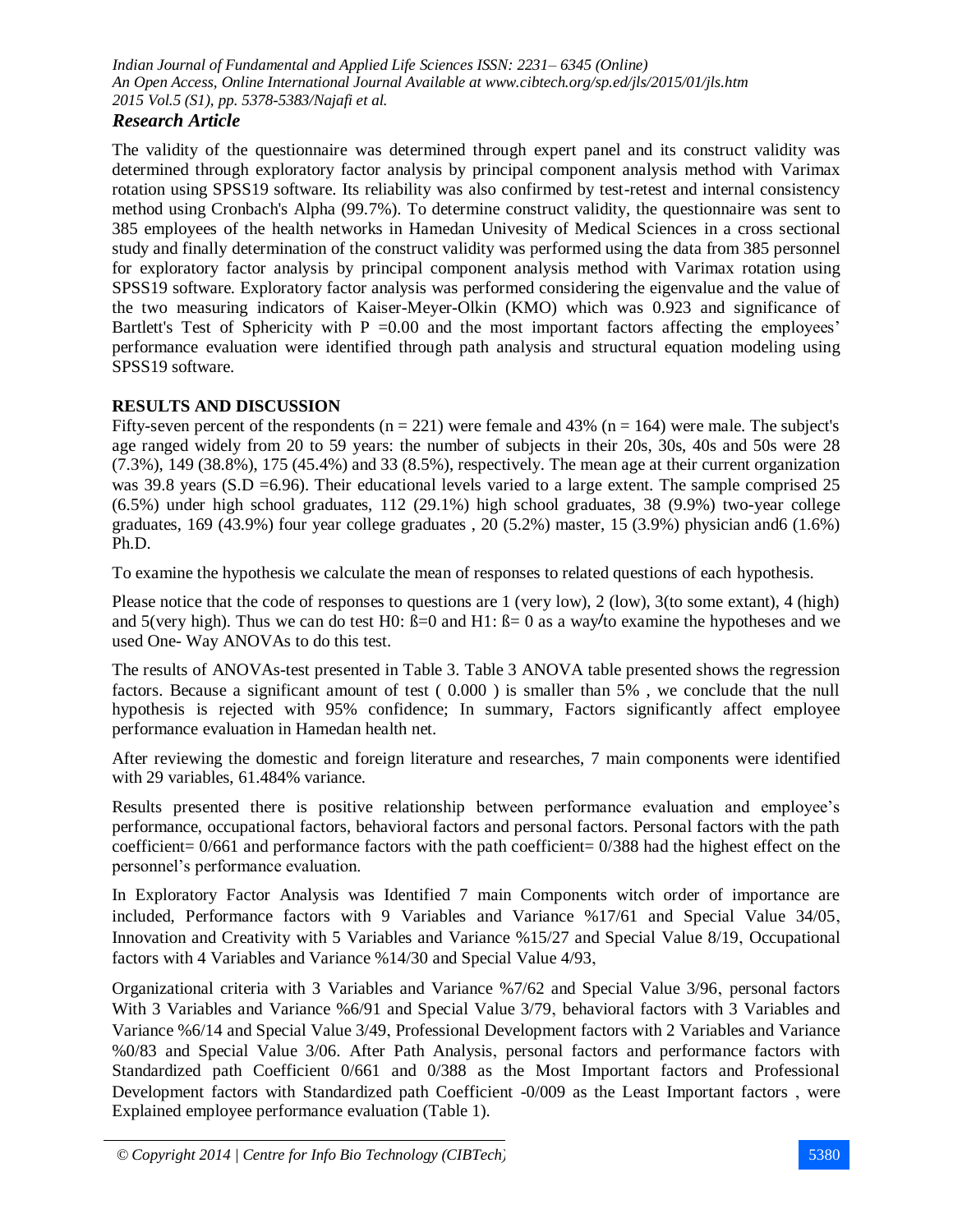# *Research Article*

| Table 1. Pacture obtained from exploratory factor analysis<br><b>Factors</b> | Variables | <b>Variance</b> | <b>Eigenvalues</b> |  |
|------------------------------------------------------------------------------|-----------|-----------------|--------------------|--|
| Performance                                                                  | 9         | 17.61%          | 34.05              |  |
| Creativity                                                                   | 5         | 15.27%          | 8.19               |  |
| Occupational                                                                 | 4         | 14.30%          | 4.93               |  |
| Organizational                                                               | 3         | 7.62%           | 3.96               |  |
| Personal                                                                     |           |                 |                    |  |
|                                                                              | 3         | 6.91%           | 3.79               |  |
| <b>Behavioral</b>                                                            | 3         | 6.14%           | 3.49               |  |
| Professional Development                                                     |           |                 |                    |  |
|                                                                              | 2         | 0.83%           | 3.06               |  |
| Total                                                                        | 29        |                 | 61.48              |  |

# **Table 1: Factors obtained from exploratory factor analysis**

# **Table 2: KMO and Bartlett's Test**

| Kaiser-Meyer-Olkin Measure of Sampling<br>Adequacy. | .923                              |      |
|-----------------------------------------------------|-----------------------------------|------|
| <b>Bartlett's Test of</b><br><b>Sphericity</b>      | Approx. Chi-Square 6119.307<br>df | 528  |
|                                                     | Sig.                              | .000 |

**Table 3: One- Way ANOVAs to test the hypothesis Factors affecting employee performance evaluation**

| Factor     | Sum of<br>Squares | df  | <b>Mean Squard</b> |         | Sig. |
|------------|-------------------|-----|--------------------|---------|------|
| Regression | 181.354           |     | 25.908             | 276.250 | .000 |
| Residual   | 35.356            | 377 | .094               |         |      |
| Total      | 216.710           | 384 |                    |         |      |

| Table 4: Regression coefficients between Factors affecting employee performance evaluation and its |
|----------------------------------------------------------------------------------------------------|
| employee performance evaluation                                                                    |

| Factor                    | Unstandardized<br>Coefficients |            | Standardize<br>Coefficient |          |       |           | <b>Collinearity Statistics</b> |
|---------------------------|--------------------------------|------------|----------------------------|----------|-------|-----------|--------------------------------|
|                           | В                              | Std. Error | Beta                       |          | Sig.  | Tolerance | <b>VIF</b>                     |
| (Constant)                | $-188$                         | .120       |                            | $-1.559$ | .120  |           |                                |
| Performance               | .442                           | .038       | .388                       | 11.548   | .000  | .383      | 2.609                          |
| Creativity                | $-.028$                        | .026       | $-.029$                    | $-1.076$ | .283  | .589      | 1.697                          |
| Occupational              | $-.102$                        | .028       | .099                       | $-3.618$ | .000  | .576      | 1.737                          |
| Organizational            | .046                           | .028       | .044                       | 1.607    | .109  | .581      | 1.723                          |
| Personal                  | .651                           | .025       | .661                       | 26.368   | .000. | .690      | 1.450                          |
| Behavioral<br>Development | .060                           | .027       | .059                       | 2.243    | .026  | .615      | 1.626                          |
|                           | $-.007$                        | .019       | $-.009$                    | $-.374$  | .709  | .740      | 1.351                          |

*© Copyright 2014 | Centre for Info Bio Technology (CIBTech)* 5381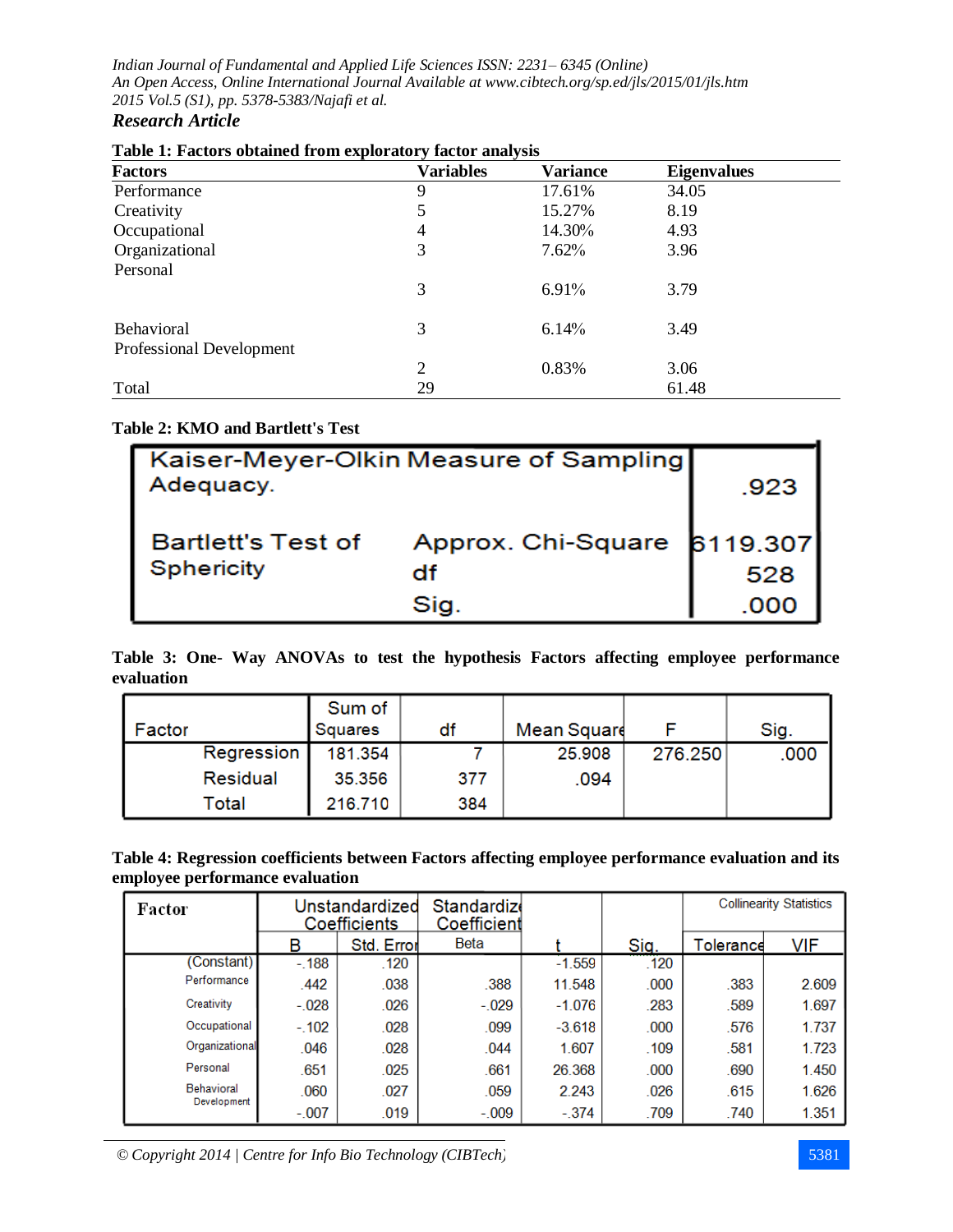## *Research Article*

The results of examining the hypothesis are presented in Tables 3 and 4. Table 3 indicates the results of One- way ANOVAs test.

The results of Regression coefficients between Factors affecting employee performance evaluation and its employee performance evaluation presented in Table 4. Table 4 indicates that Results presented there is positive relationship between performance evaluation and employee's performance factors, occupational factors, behavioral factors and personal factors.

Because the significant is smaller than 5% and thus inactive, in the 95% confidence interval, these factors are significant effect on performance evaluation.

The study focus on the relationship between Performance evaluation and employee's Performance factors, occupational factors, Organizational factors, behavioral factors and personal factors, Innovation and Creativity, Professional Development factors. The obtained results show that there is a significant relationship between Performance evaluation and employee's performance, occupational factors, personal factors and behavioral factors. If Performance evaluation system is successfully used in the health networks in Iran, the employees would be able to know how well they are performing and what is expected from them in future in terms of their work performance. For instance, in studies done by Fakharyan *et al.,* (2012), Lillian and Mathooko (2011) and Peti Johann et al. (2001), the relation between Performance appraisal and employee's performance has been confirmed too (Nadeem, 2013; Fakharyan, 2012; Peti, 2001).

The basic purpose of an evaluation system should improve the employee performance that will lead toward to the organization success. The system must be seriously observed the people and recognize that employees are the most important resource. The findings of this study conducted from the 385 employees of health networks in Hamedan University of Medical Sciences.

From the correlation matrix, the highest positive value of correlation between personal factors and employee's performance factors with employee's performance evaluation clarifies that the authorities of health networks are required focus mainly on personal factors and employee's performance factors in order to get fabulous employees' performance. In a study conducted by Mohammad *et al.,* (2013) have shown that a strong positive relation between Individual Related Factors and Evaluation Performance spells out that the garment industries cannot ignore employees' individual factors to achieve satisfactory performance(Zahargier, 2011).

The minimum standard deviation (0.54528) shows that attributes within individual related factors are interconnected. So if any one of the attributes in Individual Related Factors is neglected, employees' performance will be severely hampered. Considering the coefficients of Evaluation Performance correlation with other factors, Job Related Factors is the final factor according to the priority basis but the employees cannot deny it due to its statistically significant association with Evaluation Performance.

Health networks should seek to enhance the employee's motivation, so that they become satisfied toward the appraisal system. They should provide the qualifications and equipments for employee so that they improved their performance. Employees should access to technology so that increase personal factors. The study concludes that all the fore factors investigated that include the employee's Performance factors, occupational factors, behavioral factors and personal factors all influence the employee's performance evaluation. In 2012, a study conducted by George *et al.,* have shown that all the five variables investigated that include the implementation process, rater and ratee interpersonal relationship, psychometric rater accuracy, informational factors and employee attitudes all influence the Performance Appraisal System.

The factors under these variables have shown the influence of the implementation process of the PAS and the quality of treatment that the ratee receives in the hands of the rater. It has also been shown that elimination of rating errors increases system efficiency. Communication between the rater and ratee is crucial as understands the employee attitudes towards the Performance Appraisal System. However, according to the findings, the implementation process has a relatively high influence on the performance appraisal systems as compared to the other factors. If all these factors are taken into consideration, then PAS has the potential of being a good performance management tool (George, 2012).